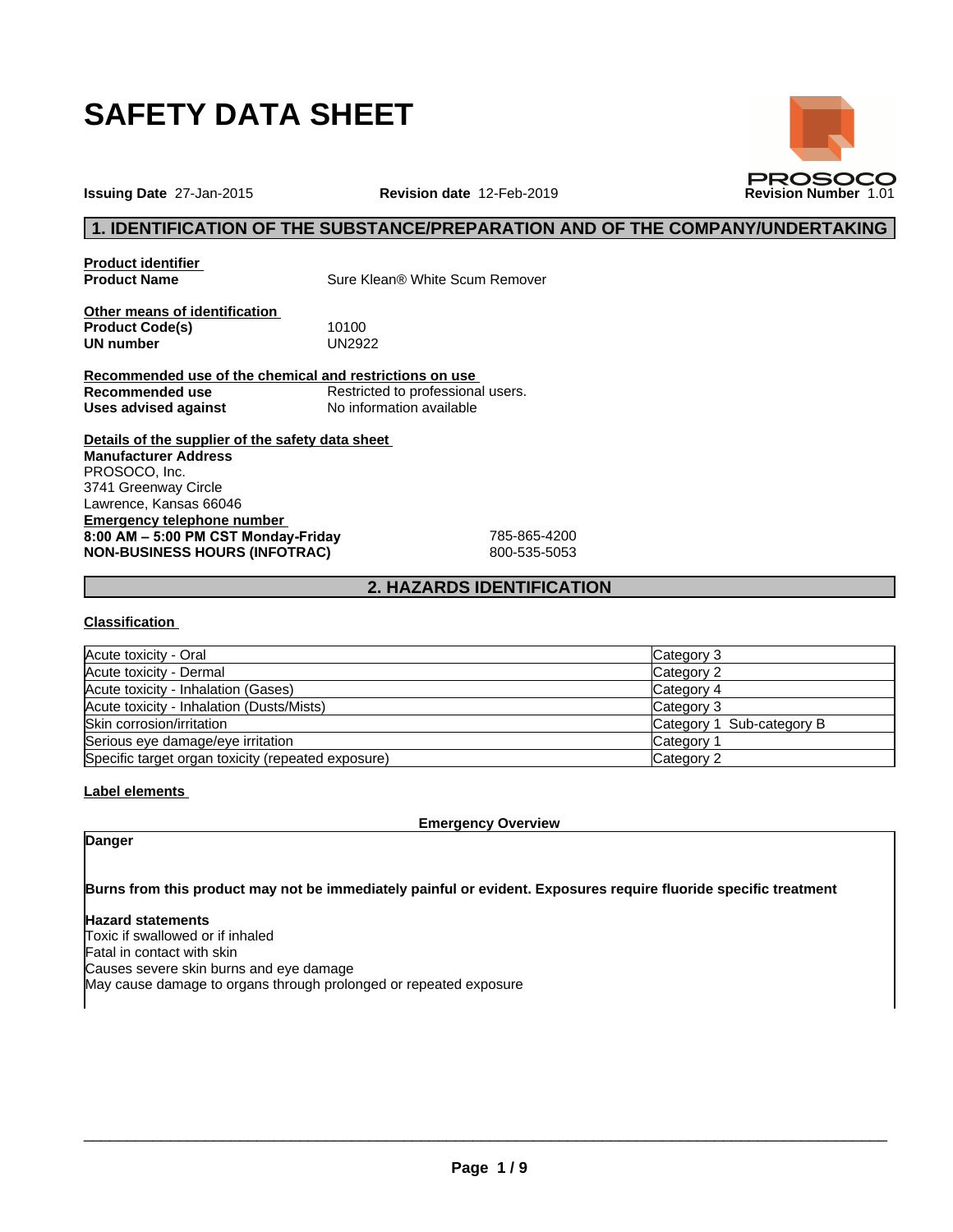## **10100 Sure Klean® White Scum Remover Revision date** 12-Feb-2019



## **Precautionary Statements - Prevention**

Wash face, hands and any exposed skin thoroughly after handling Do not eat, drink or smoke when using this product Do not get in eyes, on skin, or on clothing Wear protective gloves/protective clothing/eye protection/face protection Use only outdoors or in a well-ventilated area Do not breathe dust/fume/gas/mist/vapors/spray

## **Precautionary Statements - Response**

Specific measures (see TREATMENT FOR HYDROFLUORIC ACID EXPOSURE on thislabel on this label) Immediately call a POISON CENTER or doctor/physician IF IN EYES: Rinse cautiously with water for several minutes. Remove contact lenses, if present and easy to do. Continue rinsing Immediately call a POISON CENTER or doctor/physician IF ON SKIN (or hair): Remove/Take off immediately all contaminated clothing. Rinse skin with water/shower Immediately call a POISON CENTER or doctor/physician Wash contaminated clothing before reuse IF INHALED: Remove victim to fresh air and keep at rest in a position comfortable for breathing Immediately call a POISON CENTER or doctor/physician IF SWALLOWED: Immediately call a POISON CENTER or doctor/physician Rinse mouth Do NOT induce vomiting

## **Precautionary Statements - Storage**

Store locked up Store in a well-ventilated place. Keep container tightly closed

## **Precautionary Statements - Disposal**

Dispose of contents/container to an approved waste disposal plant

#### **Hazards not otherwise classified (HNOC) Other information**

# **3. COMPOSITION/INFORMATION ON INGREDIENTS**

| <b>Chemical name</b> | CAS No.   | Weight-%   | <b>Trade Secret</b> |
|----------------------|-----------|------------|---------------------|
| Water                | 7732-18-5 | $60 - 100$ |                     |
| Sulfuric Acid        | 7664-93-9 | 7 - 13     |                     |
| Phosphoric Acid      | 7664-38-2 | ີ.         |                     |
| Hydrogen Fluoride    | 7664-39-3 | ર-         |                     |

\* The exact percentage (concentration) of composition has been withheld as a trade secret.

## **4. FIRST AID MEASURES**

#### **Description of first aid measures**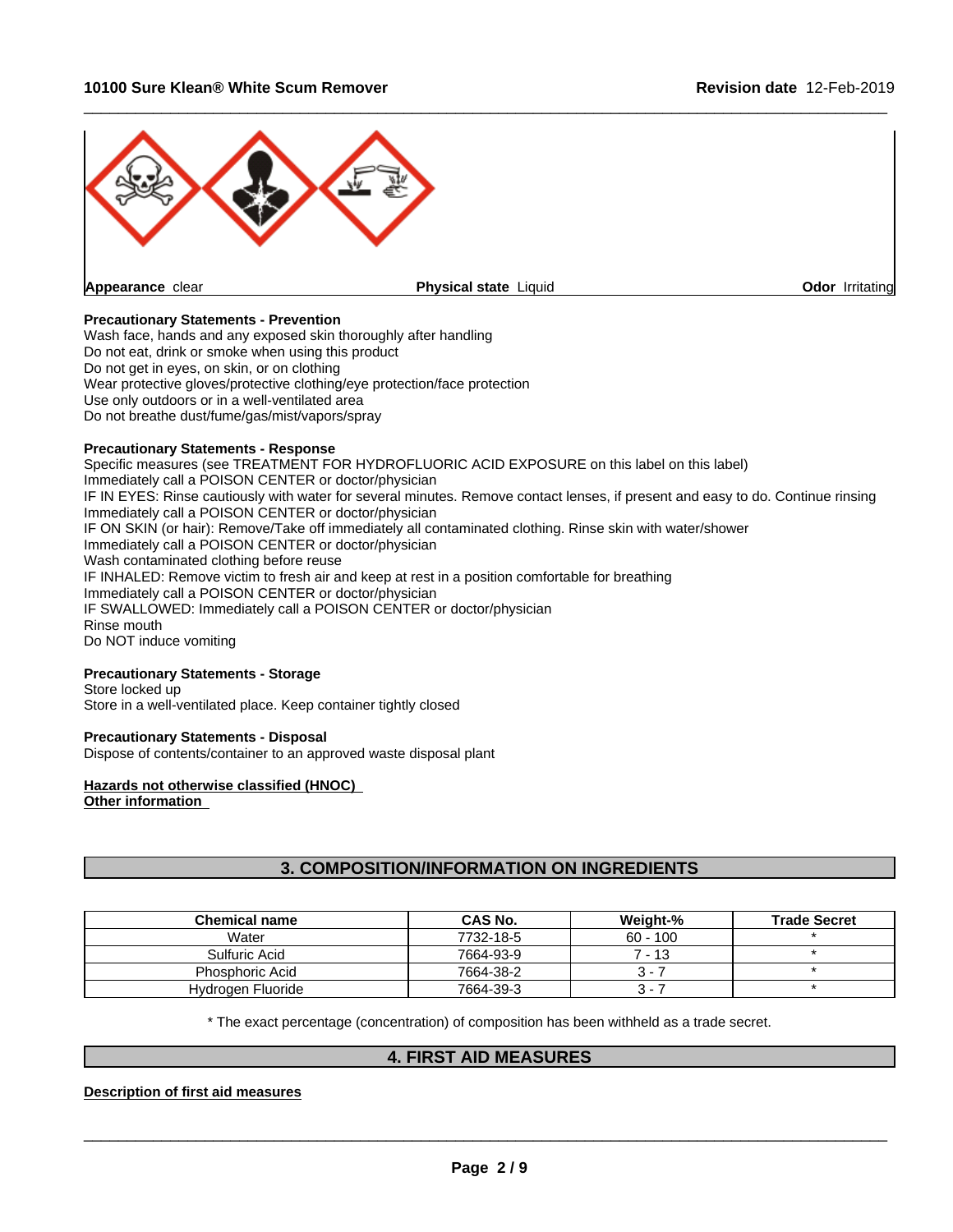| <b>General advice</b>                                       | Immediate medical attention is required.                                                                                                                                                                                                                                                                                                                                  |  |  |
|-------------------------------------------------------------|---------------------------------------------------------------------------------------------------------------------------------------------------------------------------------------------------------------------------------------------------------------------------------------------------------------------------------------------------------------------------|--|--|
| Eye contact                                                 | Keep eye wide open while rinsing. Immediate medical attention is required. Rinse<br>immediately with plenty of water, also under the eyelids, for at least 15 minutes. Do not rub<br>affected area. Rinse the eyes with a calcium gluconate 1% solution.                                                                                                                  |  |  |
| <b>Skin Contact</b>                                         | Immediate medical attention is required. Wash off immediately with soap and plenty of<br>water while removing all contaminated clothes and shoes. Immediately apply calcium<br>gluconate gel 2.5% and massage into the affected area using rubber gloves; continue to<br>massage while repeatedly applying gel until 15 minutes after pain is relieved.                   |  |  |
| <b>Inhalation</b>                                           | Remove to fresh air. Call a physician or poison control center immediately. If not breathing,<br>give artificial respiration. If breathing is difficult, give oxygen.                                                                                                                                                                                                     |  |  |
| Ingestion                                                   | Do NOT induce vomiting. Drink plenty of water. Never give anything by mouth to an<br>unconscious person. Immediate medical attention is required. Remove from exposure, lie<br>down. Clean mouth with water and drink afterwards plenty of water. Call a physician or<br>poison control center immediately.                                                               |  |  |
| Self-protection of the first aider                          | Use personal protective equipment as required. Avoid contact with skin, eyes or clothing.                                                                                                                                                                                                                                                                                 |  |  |
| Most important symptoms and effects, both acute and delayed |                                                                                                                                                                                                                                                                                                                                                                           |  |  |
| <b>Symptoms</b>                                             | The product causes burns of eyes, skin and mucous membranes. Burns from this product<br>may not be immediately painful or evident. Exposures require fluoride specific treatment.                                                                                                                                                                                         |  |  |
|                                                             | Indication of any immediate medical attention and special treatment needed                                                                                                                                                                                                                                                                                                |  |  |
| Note to physicians                                          | Product is a corrosive material. Use of gastric lavage or emesis is contraindicated.<br>Possible perforation of stomach or esophagus should be investigated. Do not give<br>chemical antidotes. Asphyxia from glottal edema may occur. Marked decrease in blood<br>pressure may occur with moist rales, frothy sputum, and high pulse pressure. Treat<br>symptomatically. |  |  |
|                                                             | <b>5. FIRE-FIGHTING MEASURES</b>                                                                                                                                                                                                                                                                                                                                          |  |  |

 $\_$  ,  $\_$  ,  $\_$  ,  $\_$  ,  $\_$  ,  $\_$  ,  $\_$  ,  $\_$  ,  $\_$  ,  $\_$  ,  $\_$  ,  $\_$  ,  $\_$  ,  $\_$  ,  $\_$  ,  $\_$  ,  $\_$  ,  $\_$  ,  $\_$  ,  $\_$  ,  $\_$  ,  $\_$  ,  $\_$  ,  $\_$  ,  $\_$  ,  $\_$  ,  $\_$  ,  $\_$  ,  $\_$  ,  $\_$  ,  $\_$  ,  $\_$  ,  $\_$  ,  $\_$  ,  $\_$  ,  $\_$  ,  $\_$  ,

#### **Suitable Extinguishing Media**

Use extinguishing measures that are appropriate to local circumstances and the surrounding environment.

**Unsuitable Extinguishing Media** Caution: Use of water spray when fighting fire may be inefficient.

#### **Specific hazards arising from the chemical**

The product causes burns of eyes, skin and mucous membranes. Thermal decomposition can lead to release of irritating and toxic gases and vapors. In the event of fire and/or explosion do not breathe fumes.

## **Protective equipment and precautions for firefighters**

As in any fire, wear self-contained breathing apparatus pressure-demand, MSHA/NIOSH (approved or equivalent) and full protective gear.

## **6. ACCIDENTAL RELEASE MEASURES**

## **Personal precautions, protective equipment and emergency procedures**

| <b>Personal precautions</b>      | Use personal protective equipment as required. Evacuate personnel to safe areas. Avoid<br>contact with skin, eyes or clothing. Keep people away from and upwind of spill/leak.                                                |
|----------------------------------|-------------------------------------------------------------------------------------------------------------------------------------------------------------------------------------------------------------------------------|
| <b>Environmental precautions</b> |                                                                                                                                                                                                                               |
| <b>Environmental precautions</b> | Do not allow into any sewer, on the ground or into any body of water. Prevent further<br>leakage or spillage if safe to do so. Prevent product from entering drains. See Section 12<br>for additional ecological information. |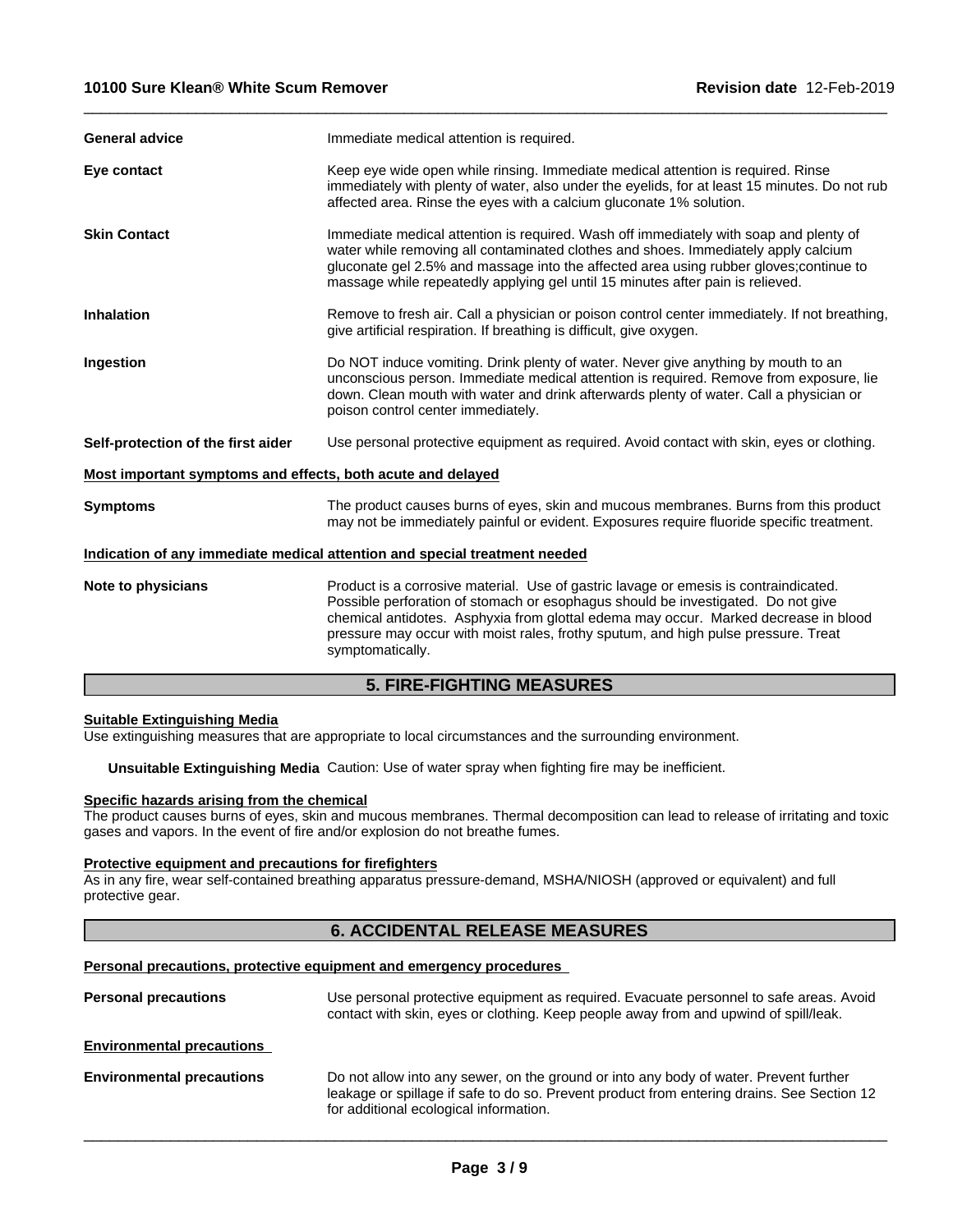## **Methods and material for containment and cleaning up**

| <b>Methods for containment</b> | Prevent further leakage or spillage if safe to do so. Dike far ahead of liquid spill for later<br>disposal.                                                                                                                                                |
|--------------------------------|------------------------------------------------------------------------------------------------------------------------------------------------------------------------------------------------------------------------------------------------------------|
| Methods for cleaning up        | Dike far ahead of liquid spill for later disposal. Soak up with inert absorbent material. Take<br>up mechanically, placing in appropriate containers for disposal. Clean contaminated surface<br>thoroughly. After cleaning, flush away traces with water. |

## **7. HANDLING AND STORAGE**

## **Precautions for safe handling**

Advice on safe handling Avoid contact with skin, eyes or clothing. Use personal protective equipment as required.<br>Ensure adequate ventilation, especially in confined areas. In case of insufficient ventilation, wear suitable respiratory equipment.

 $\_$  ,  $\_$  ,  $\_$  ,  $\_$  ,  $\_$  ,  $\_$  ,  $\_$  ,  $\_$  ,  $\_$  ,  $\_$  ,  $\_$  ,  $\_$  ,  $\_$  ,  $\_$  ,  $\_$  ,  $\_$  ,  $\_$  ,  $\_$  ,  $\_$  ,  $\_$  ,  $\_$  ,  $\_$  ,  $\_$  ,  $\_$  ,  $\_$  ,  $\_$  ,  $\_$  ,  $\_$  ,  $\_$  ,  $\_$  ,  $\_$  ,  $\_$  ,  $\_$  ,  $\_$  ,  $\_$  ,  $\_$  ,  $\_$  ,

#### **Conditions for safe storage, including any incompatibilities**

| <b>Storage Conditions</b> | Keep out of the reach of children. Keep containers tightly closed in a dry, cool and |
|---------------------------|--------------------------------------------------------------------------------------|
|                           | well-ventilated place. Keep in properly labeled containers.                          |
|                           |                                                                                      |

**Incompatible materials** Strong bases. Incompatible with oxidizing agents. Reducing agent.

# **8. EXPOSURE CONTROLS/PERSONAL PROTECTION**

## **Control parameters**

#### **Exposure Guidelines** .

| <b>Chemical name</b> | <b>ACGIH TLV</b>                            | <b>OSHA PEL</b>                                                                     | <b>NIOSH IDLH</b>                  |
|----------------------|---------------------------------------------|-------------------------------------------------------------------------------------|------------------------------------|
| Sulfuric Acid        | TWA: $0.2 \text{ mg/m}^3$ thoracic fraction | TWA: 1 $mq/m3$                                                                      | IDLH: $15 \text{ mg/m}^3$          |
| 7664-93-9            |                                             | (vacated) TWA: 1 $mq/m3$                                                            | TWA: 1 $mq/m3$                     |
| Phosphoric Acid      | STEL: $3 \text{ mg/m}^3$                    | TWA: $1 \text{ mg/m}^3$                                                             | IDLH: 1000 mg/m <sup>3</sup>       |
| 7664-38-2            | TWA: 1 $mq/m3$                              | (vacated) TWA: 1 $mq/m3$                                                            | TWA: 1 $mq/m3$                     |
|                      |                                             | (vacated) STEL: $3 \text{ mg/m}^3$                                                  | STEL: 3 mg/m <sup>3</sup>          |
| Hydrogen Fluoride    |                                             | TWA: 0.5 ppm F TWA: 2.5 mg/m <sup>3</sup> TWA: 3 ppm F TWA: 2.5 mg/m <sup>3</sup> F | IDLH: 30 ppm                       |
| 7664-39-3            |                                             | TWA: $2.5 \text{ mg/m}^3$ dust                                                      | Ceiling: 6 ppm 15 min              |
|                      |                                             | (vacated) TWA: 3 ppm F                                                              | Ceiling: $5 \text{ mg/m}^3$ 15 min |
|                      | Ceiling: 2 ppm F                            | (vacated) TWA: 2.5 mg/m <sup>3</sup>                                                | TWA: 3 ppm                         |
|                      |                                             | (vacated) STEL: 6 ppm F                                                             | TWA: $2.5 \text{ mg/m}^3$          |

*NIOSH IDLH Immediately Dangerous to Life or Health*

**Other information** Vacated limits revoked by the Court of Appeals decision in AFL-CIO v.OSHA, 965 F.2d 962 (11th Cir., 1992).

#### **Appropriate engineering controls**

**Engineering Controls** Showers. Eyewash stations. Brush on or apply at the lowest practical pressure. Do not atomize during application. Beware of wind drift. Proper work practices and planning should be utilized to avoid contact with workers, passersby, and non-masonry surfaces. Application equipment, scaffolding, swing stages and support systems must be constructed of acid resistant materials.

## **Individual protection measures, such as personal protective equipment**

| Eye/face protection           | Tight sealing safety goggles. Face protection shield.                                                                                   |
|-------------------------------|-----------------------------------------------------------------------------------------------------------------------------------------|
| Skin and body protection      | Wear impervious protective clothing, including boots, gloves, lab coat, apron or coveralls,<br>as appropriate, to prevent skin contact. |
| <b>Respiratory protection</b> | If exposure limits are exceeded or irritation is experienced, NIOSH/MSHA approved                                                       |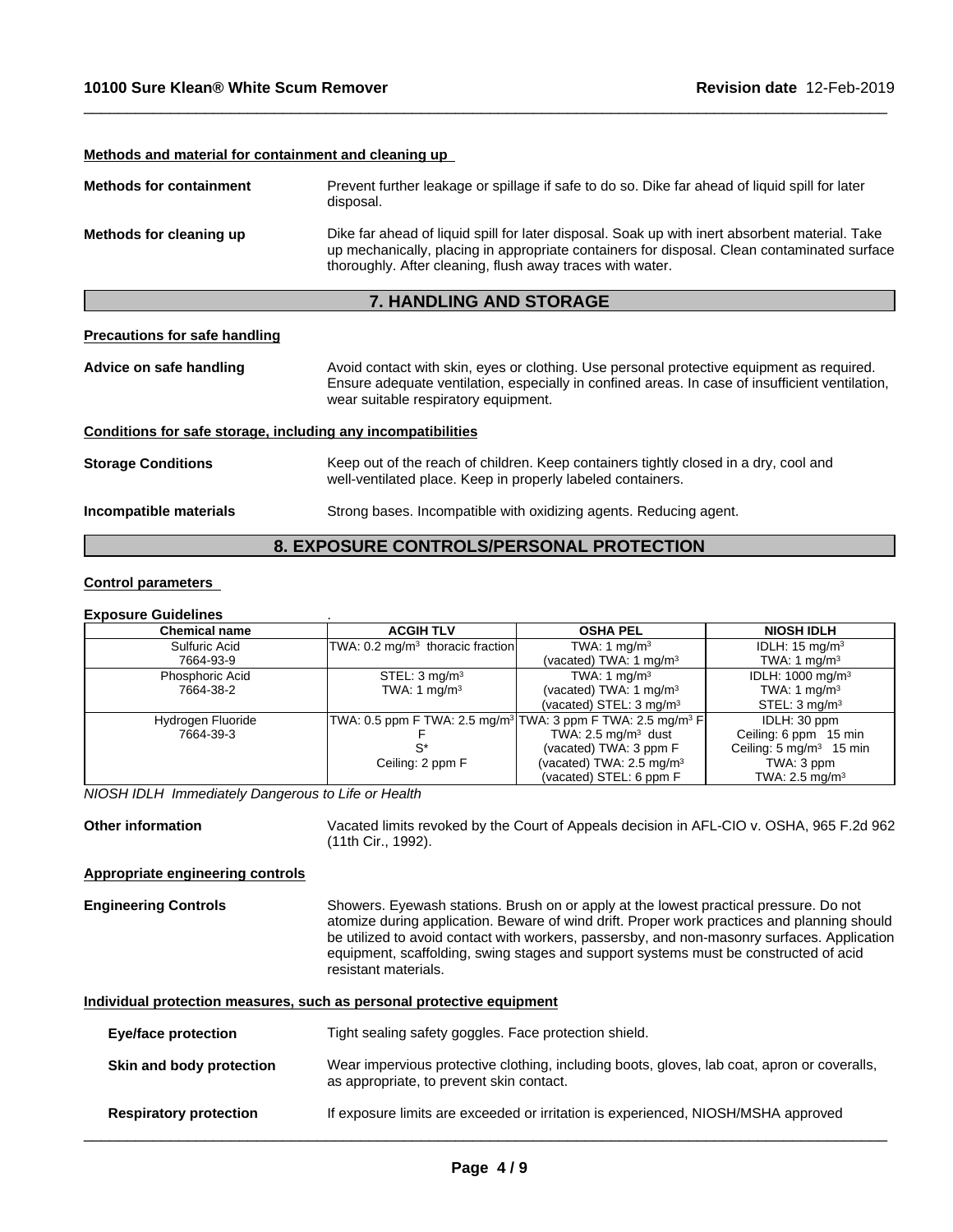respiratory protection should be worn. Positive-pressure supplied air respirators may be required for high airborne contaminant concentrations. Respiratory protection must be provided in accordance with current local regulations.

 $\_$  ,  $\_$  ,  $\_$  ,  $\_$  ,  $\_$  ,  $\_$  ,  $\_$  ,  $\_$  ,  $\_$  ,  $\_$  ,  $\_$  ,  $\_$  ,  $\_$  ,  $\_$  ,  $\_$  ,  $\_$  ,  $\_$  ,  $\_$  ,  $\_$  ,  $\_$  ,  $\_$  ,  $\_$  ,  $\_$  ,  $\_$  ,  $\_$  ,  $\_$  ,  $\_$  ,  $\_$  ,  $\_$  ,  $\_$  ,  $\_$  ,  $\_$  ,  $\_$  ,  $\_$  ,  $\_$  ,  $\_$  ,  $\_$  ,

**General Hygiene Considerations** When using do not eat, drink or smoke. Keep away from food, drink and animal feeding stuffs. Regular cleaning of equipment, work area and clothing is recommended. Avoid contact with skin, eyes or clothing. Take off all contaminated clothing and wash it before reuse. Wear suitable gloves and eye/face protection.

## **9. PHYSICAL AND CHEMICAL PROPERTIES**

#### **Information on basic physical and chemical properties**

| <b>Physical state</b> | Liquid    |                |                          |
|-----------------------|-----------|----------------|--------------------------|
| Appearance            | clear     | Odor           | Irritating               |
| Color                 | colorless | Odor threshold | No information available |

**Property Remarks •Method Values** *Remarks* •Method **pH** 2.1 Dilution 2.1.6 **and 2.1 District 2.1 District 2.1 District 2.1 Dilution Melting point / freezing point °F** No information available **Boiling point / boiling range Flash point**<br> **Evaporation rate**<br> **Evaporation rate**<br>
No information available<br>
Not Applicable **Flammability** (solid, gas) **Flammability Limit in Air Upper flammability limit:** No information available<br> **Lower flammability limit:** No information available **Lower flammability limit: Vapor pressure**<br> **Vapor density**<br> **Vapor density**<br> **Vapor density**<br> **No information available Specific gravity** 1.11 **Water solubility**<br> **Solubility in other solvents**<br>
No information available **Solubility in other solvents**<br>**Partition coefficient Autoignition temperature Decomposition temperature** No information available **Kinematic viscosity** No information available **Dynamic viscosity** No information available

No information available<br>No information available

**No information available** No information available<br>No information available

# **10. STABILITY AND REACTIVITY**

## **Reactivity**

No data available

#### **Chemical stability**

Stable under recommended storage conditions.

# **Possibility of hazardous reactions**

None under normal processing.

## **Conditions to avoid**

Exposure to air or moisture over prolonged periods.

#### **Incompatible materials**

Strong bases. Incompatible with oxidizing agents. Reducing agent.

## **Hazardous decomposition products**

Thermal decomposition can lead to release of irritating and toxic gases and vapors.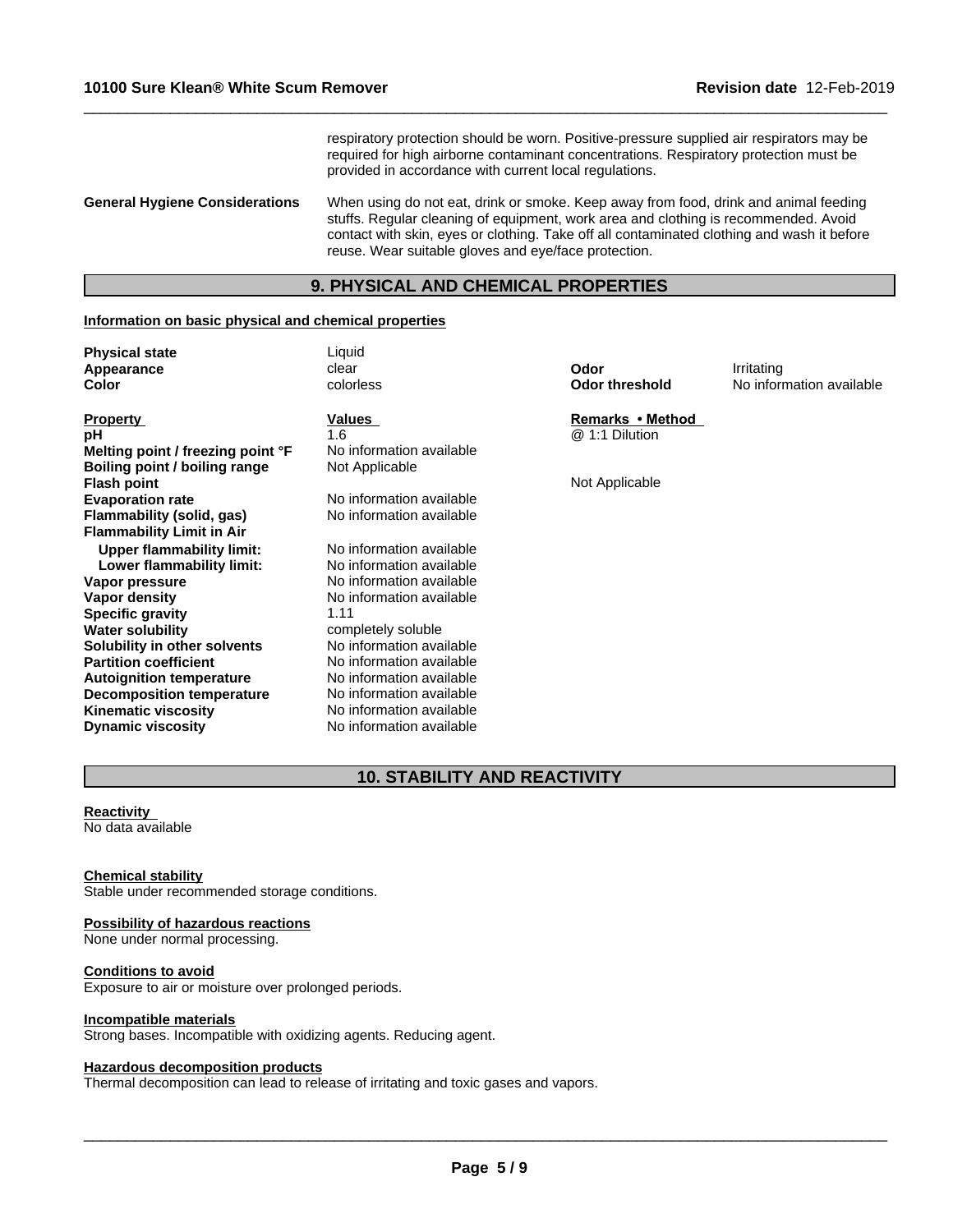# **11. TOXICOLOGICAL INFORMATION**

 $\_$  ,  $\_$  ,  $\_$  ,  $\_$  ,  $\_$  ,  $\_$  ,  $\_$  ,  $\_$  ,  $\_$  ,  $\_$  ,  $\_$  ,  $\_$  ,  $\_$  ,  $\_$  ,  $\_$  ,  $\_$  ,  $\_$  ,  $\_$  ,  $\_$  ,  $\_$  ,  $\_$  ,  $\_$  ,  $\_$  ,  $\_$  ,  $\_$  ,  $\_$  ,  $\_$  ,  $\_$  ,  $\_$  ,  $\_$  ,  $\_$  ,  $\_$  ,  $\_$  ,  $\_$  ,  $\_$  ,  $\_$  ,  $\_$  ,

## **Information on likely routes of exposure**

| <b>Product Information</b> | Toxic by inhalation, in contact with skin and if swallowed                                                                                                                        |
|----------------------------|-----------------------------------------------------------------------------------------------------------------------------------------------------------------------------------|
| <b>Inhalation</b>          | Avoid breathing vapors or mists. Harmful by inhalation.                                                                                                                           |
| Eye contact                | Avoid contact with eyes. Corrosive to the eyes and may cause severe damage including<br>blindness.                                                                                |
| <b>Skin Contact</b>        | The product causes burns of eyes, skin and mucous membranes. Burns from this product<br>may not be immediately painful or evident. Exposures require fluoride specific treatment. |
| <b>Ingestion</b>           | Do not taste or swallow. Very toxic if swallowed. Ingestion causes burns of the upper<br>digestive and respiratory tracts.                                                        |

## **Component Information**

| Chemical name                       | LD50/Oral            | LD50/Dermal             | <b>Inhalation LC50</b>                                            |
|-------------------------------------|----------------------|-------------------------|-------------------------------------------------------------------|
| Water                               | $> 90$ mL/kg (Rat)   |                         |                                                                   |
| 7732-18-5                           |                      |                         |                                                                   |
| Sulfuric Acid<br>7664-93-9          | $= 2140$ mg/kg (Rat) |                         | $= 510$ mg/m <sup>3</sup> (Rat) 2 h = 347 ppm<br>(Rat)1 h         |
| <b>Phosphoric Acid</b><br>7664-38-2 | $= 1530$ mg/kg (Rat) | $= 2730$ mg/kg (Rabbit) | $> 850$ mg/m <sup>3</sup> (Rat) 1 h                               |
| Hydrogen Fluoride<br>7664-39-3      |                      |                         | $= 850$ mg/m <sup>3</sup> (Rat) 1 h = 1276<br>(Rat ) 1 h<br>ppm ( |

## **Symptoms related to the physical, chemical and toxicological characteristics**

**Symptoms** The product causes burns of eyes, skin and mucous membranes. Burns from this product may not be immediately painful or evident. Exposures require fluoride specific treatment.

## **Delayed and immediate effects as well as chronic effects from short and long-term exposure**

| <b>Sensitization</b>            | No information available.                                                                                                                                                           |
|---------------------------------|-------------------------------------------------------------------------------------------------------------------------------------------------------------------------------------|
| Germ cell mutagenicity          | No information available.                                                                                                                                                           |
| Carcinogenicity                 | This product does not contain any carcinogens or potential carcinogens as listed by OSHA,                                                                                           |
|                                 | IARC or NTP.                                                                                                                                                                        |
| <b>Reproductive toxicity</b>    | No information available.                                                                                                                                                           |
| <b>STOT - single exposure</b>   | No information available.                                                                                                                                                           |
| <b>STOT - repeated exposure</b> | May cause damage to organs through prolonged or repeated exposure.                                                                                                                  |
| <b>Chronic toxicity</b>         | Chronic exposure to corrosive fumes/gases may cause erosion of the teeth followed by jaw<br>necrosis. Bronchial irritation with chronic cough and frequent attacks of pneumonia are |
|                                 | common. Gastrointestinal disturbances may also be seen. Avoid repeated exposure.                                                                                                    |
|                                 | Possible risk of irreversible effects.                                                                                                                                              |
| Target organ effects            | Eyes, Respiratory system, Skin, Teeth.                                                                                                                                              |
| <b>Aspiration hazard</b>        | No information available.                                                                                                                                                           |

#### **Numerical measures of toxicity - Product Information**

**Unknown acute toxicity The following values are calculated based on chapter 3.1 of the GHS document** . **ATEmix (oral)** 90 mg/kg<br>**ATEmix (dermal)** 91 mg/kg **ATEmix (dermal)**<br>**ATEmix (inhalation-gas)** 8846 mg/l **ATEmix (inhalation-gas) ATEmix (inhalation-dust/mist)** 0.6 mg/l **ATEmix (inhalation-vapor)** 7 mg/l

# **12. ECOLOGICAL INFORMATION**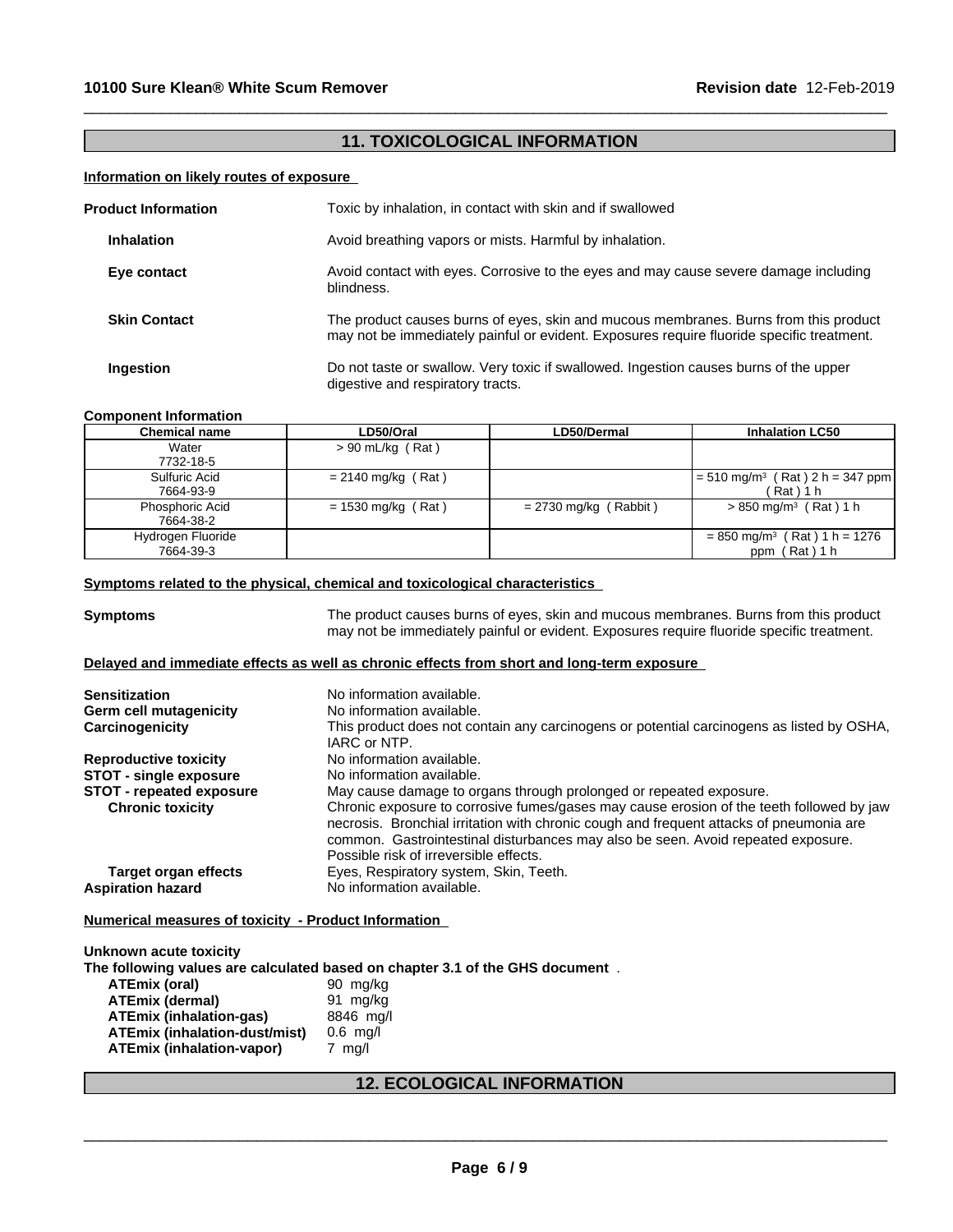## **Ecotoxicity**

| <b>Chemical name</b>           | Algae/aguatic plants | Fish                                            | <b>Toxicity to</b><br>microorganisms | <b>Crustacea</b>                       |
|--------------------------------|----------------------|-------------------------------------------------|--------------------------------------|----------------------------------------|
| Sulfuric Acid<br>7664-93-9     |                      | 500: 96 h Brachydanio rerio<br>mg/L LC50 static |                                      | 29: 24 h Daphnia magna<br>ma/L EC50    |
| Phosphoric Acid<br>7664-38-2   |                      | 3 - 3.5: 96 h Gambusia<br>affinis mg/L LC50     |                                      | 4.6: 12 h Daphnia magna<br>ma/L EC50   |
| Hydrogen Fluoride<br>7664-39-3 |                      | 660: 48 h Leuciscus idus<br>ma/L LC50           |                                      | 270: 48 h Daphnia species<br>ma/L EC50 |

 $\_$  ,  $\_$  ,  $\_$  ,  $\_$  ,  $\_$  ,  $\_$  ,  $\_$  ,  $\_$  ,  $\_$  ,  $\_$  ,  $\_$  ,  $\_$  ,  $\_$  ,  $\_$  ,  $\_$  ,  $\_$  ,  $\_$  ,  $\_$  ,  $\_$  ,  $\_$  ,  $\_$  ,  $\_$  ,  $\_$  ,  $\_$  ,  $\_$  ,  $\_$  ,  $\_$  ,  $\_$  ,  $\_$  ,  $\_$  ,  $\_$  ,  $\_$  ,  $\_$  ,  $\_$  ,  $\_$  ,  $\_$  ,  $\_$  ,

## **Persistence and degradability**

No information available.

## **Bioaccumulation**

No information available.

| Chemical name        | <br>coefficient<br>Partition |
|----------------------|------------------------------|
| Fluoride<br>Hydrogen | .4                           |
| 7664-39-3            |                              |

**Other adverse effects** No information available

# **13. DISPOSAL CONSIDERATIONS**

#### **Waste treatment methods**

| Disposal of wastes         | Disposal should be in accordance with applicable regional, national and local laws and<br>regulations. |
|----------------------------|--------------------------------------------------------------------------------------------------------|
| Contaminated packaging     | Do not reuse container.                                                                                |
| <b>US EPA Waste Number</b> | D002                                                                                                   |

# **14. TRANSPORT INFORMATION**

|    | . . |
|----|-----|
|    |     |
| ۰. |     |

| DOT                        | Regulated                                                        |
|----------------------------|------------------------------------------------------------------|
| UN number                  | UN2922                                                           |
| UN proper shipping name    | Corrosive Liquid, Toxic, n.o.s. (Hydrofluoric and Sulfuric Acid) |
| Transport hazard class(es) |                                                                  |
| <b>Subsidiary class</b>    | (6.1)                                                            |
| Packing group              |                                                                  |

| <b>15. REGULATORY INFORMATION</b> |          |  |  |  |
|-----------------------------------|----------|--|--|--|
| International Inventories         |          |  |  |  |
| <b>TSCA</b>                       | Complies |  |  |  |
| <b>DSL/NDSL</b>                   | Complies |  |  |  |
| Legend:                           |          |  |  |  |

 *TSCA - United States Toxic Substances Control Act Section 8(b) Inventory*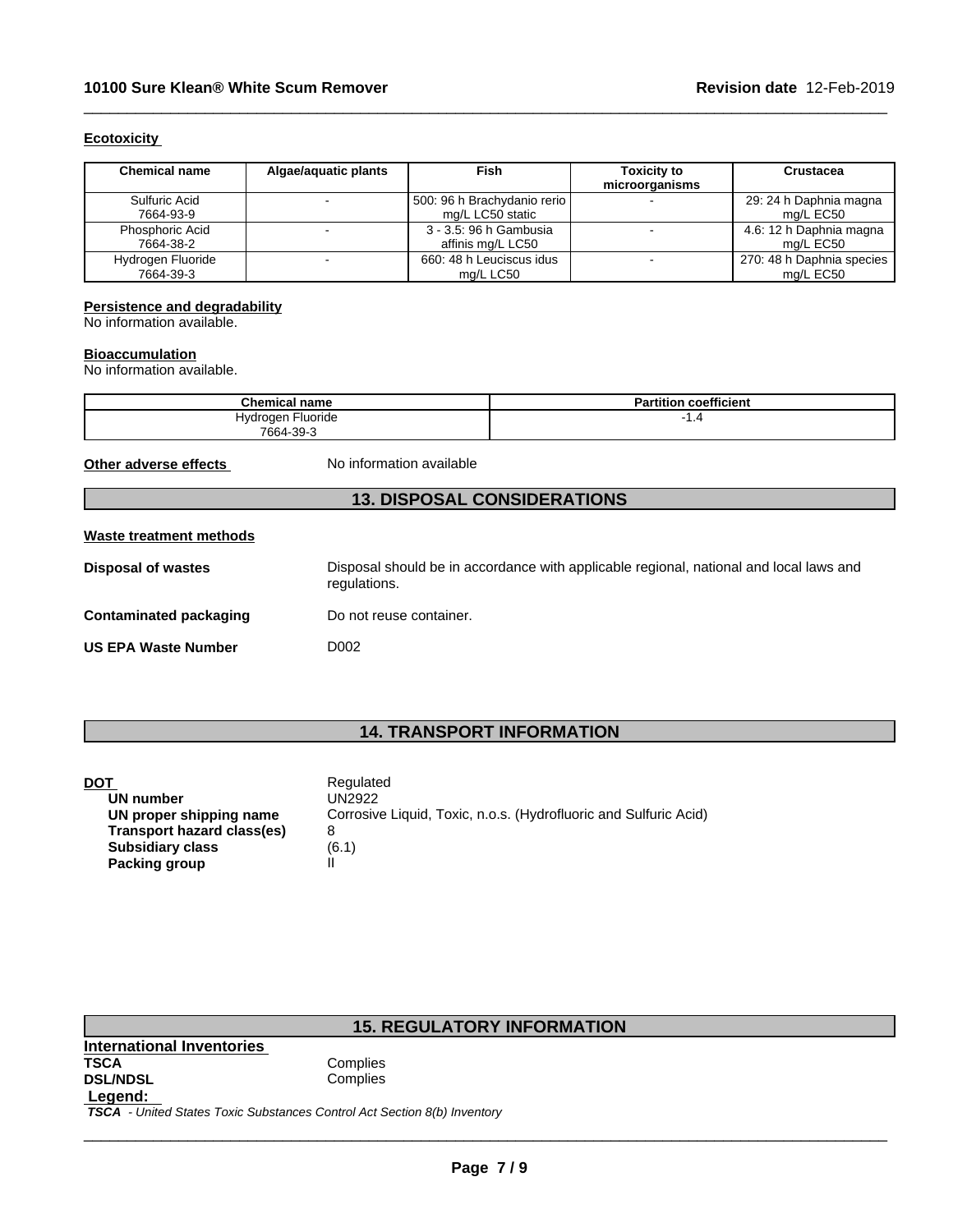*DSL/NDSL - Canadian Domestic Substances List/Non-Domestic Substances List*

## **US Federal Regulations**

# **SARA 313**

Section 313 of Title III of the Superfund Amendments and Reauthorization Act of 1986 (SARA). This product contains a chemical or chemicals which are subject to the reporting requirements of the Act and Title 40 of the Code of Federal Regulations, Part 372

 $\_$  ,  $\_$  ,  $\_$  ,  $\_$  ,  $\_$  ,  $\_$  ,  $\_$  ,  $\_$  ,  $\_$  ,  $\_$  ,  $\_$  ,  $\_$  ,  $\_$  ,  $\_$  ,  $\_$  ,  $\_$  ,  $\_$  ,  $\_$  ,  $\_$  ,  $\_$  ,  $\_$  ,  $\_$  ,  $\_$  ,  $\_$  ,  $\_$  ,  $\_$  ,  $\_$  ,  $\_$  ,  $\_$  ,  $\_$  ,  $\_$  ,  $\_$  ,  $\_$  ,  $\_$  ,  $\_$  ,  $\_$  ,  $\_$  ,

| Chemical name                         | CAS No.   | Weight-% | <b>SARA 313 - Threshold</b><br>Values % |
|---------------------------------------|-----------|----------|-----------------------------------------|
| Sulfuric Acid - 7664-93-9             | 7664-93-9 | $7 - 13$ | 1.0                                     |
| Hydrogen Fluoride - 7664-39-3         | 7664-39-3 | $3 - 7$  | 1.0                                     |
| <b>SARA 311/312 Hazard Categories</b> |           |          |                                         |
| Acute health hazard                   | Yes       |          |                                         |
| <b>Chronic Health Hazard</b>          | Yes       |          |                                         |
| <b>Fire hazard</b>                    | No        |          |                                         |
| Sudden release of pressure hazard     | No        |          |                                         |
| <b>Reactive Hazard</b>                | No        |          |                                         |

## **CWA** (Clean Water Act)

This product contains the following substances which are regulated pollutants pursuant to the Clean Water Act (40 CFR 122.21 and 40 CFR 122.42)

| <b>Chemical name</b>           | <b>CWA - Reportable</b><br>Quantities | <b>CWA - Toxic Pollutants</b> | <b>CWA - Priority Pollutants</b> | <b>CWA - Hazardous</b><br><b>Substances</b> |
|--------------------------------|---------------------------------------|-------------------------------|----------------------------------|---------------------------------------------|
| Sulfuric Acid<br>7664-93-9     | 1000 lb                               |                               |                                  | $\lambda$                                   |
| Phosphoric Acid<br>7664-38-2   | 5000 lb                               |                               |                                  |                                             |
| Hydrogen Fluoride<br>7664-39-3 | 100 <sub>lb</sub>                     |                               |                                  | $\lambda$                                   |

## **CERCLA**

This material, as supplied, contains one or more substances regulated as a hazardous substance under the Comprehensive Environmental Response Compensation and Liability Act (CERCLA) (40 CFR 302)

| Chemical name     | <b>Hazardous Substances RQs</b> | <b>CERCLA/SARA RQ</b> | <b>Reportable Quantity (RQ)</b> |
|-------------------|---------------------------------|-----------------------|---------------------------------|
| Sulfuric Acid     | 1000 lb                         | 1000 lb               | RQ 1000 lb final RQ             |
| 7664-93-9         |                                 |                       | RQ 454 kg final RQ              |
| Phosphoric Acid   | 5000 lb                         |                       | RQ 5000 lb final RQ             |
| 7664-38-2         |                                 |                       | RQ 2270 kg final RQ             |
| Hydrogen Fluoride | 100 <sub>lb</sub>               | 100 lb                | RQ 100 lb final RQ              |
| 7664-39-3         |                                 |                       | RQ 45.4 kg final RQ             |

# **US State Regulations**

## **California Proposition 65**

This product does not contain any Proposition 65 chemicals

## **U.S. State Right-to-Know Regulations**

| <b>Chemical name</b> | <b>New Jersey</b> | <b>Massachusetts</b> | Pennsylvania |
|----------------------|-------------------|----------------------|--------------|
| Sulfuric Acid        |                   |                      |              |
| 7664-93-9            |                   |                      |              |
| Phosphoric Acid      |                   |                      |              |
| 7664-38-2            |                   |                      |              |

# **16. OTHER INFORMATION**